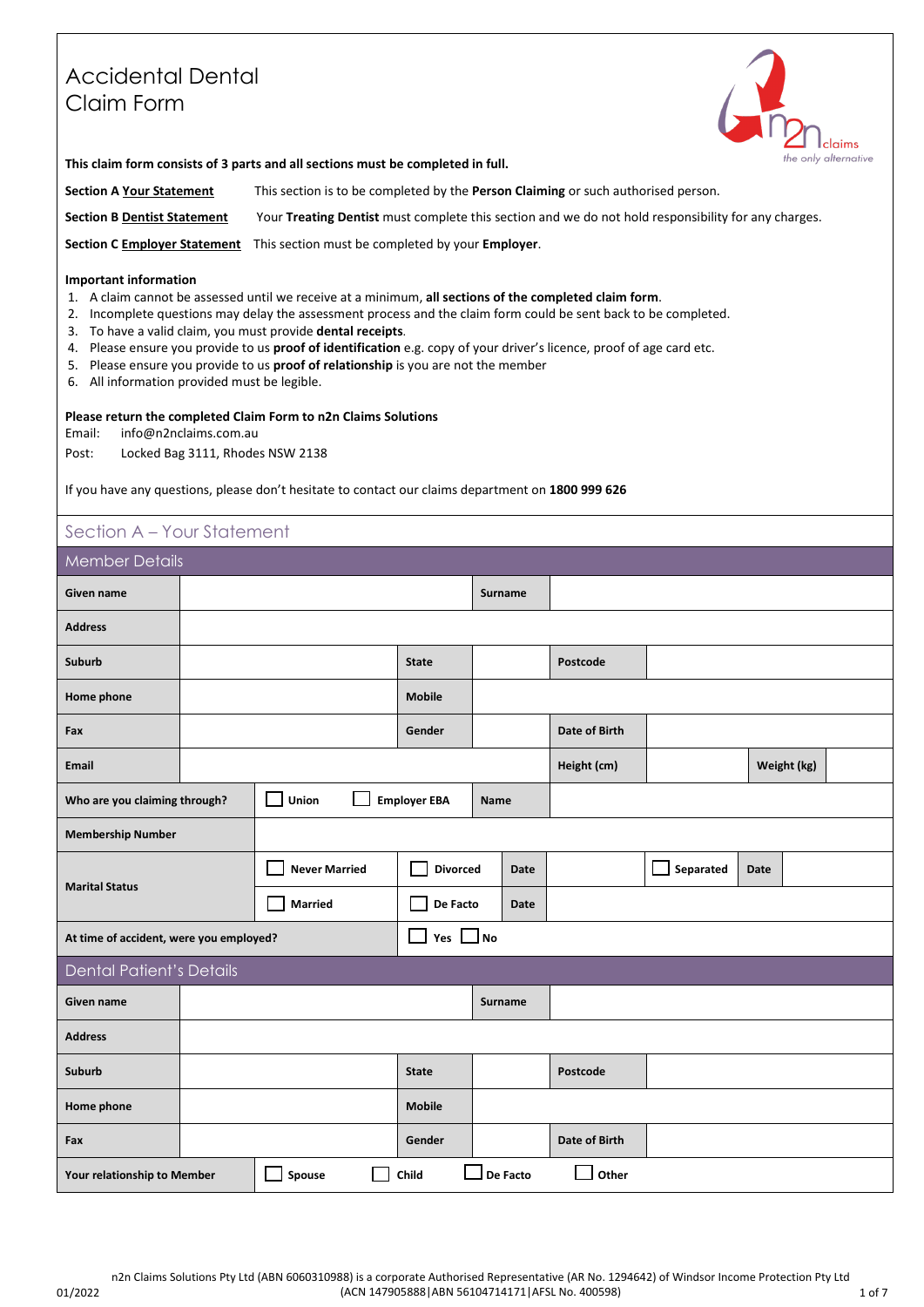| Is the condition a result of an                                                                                                                                                                                                      |            | <b>Sickness</b><br>Injury |              |                    |                    |                       |  |                 |                |                      |  |  |
|--------------------------------------------------------------------------------------------------------------------------------------------------------------------------------------------------------------------------------------|------------|---------------------------|--------------|--------------------|--------------------|-----------------------|--|-----------------|----------------|----------------------|--|--|
| <b>Description of Injury or Sickness</b>                                                                                                                                                                                             |            |                           |              |                    |                    |                       |  |                 |                |                      |  |  |
|                                                                                                                                                                                                                                      |            |                           |              |                    |                    |                       |  |                 |                |                      |  |  |
|                                                                                                                                                                                                                                      |            |                           |              |                    |                    |                       |  |                 |                |                      |  |  |
| If the condition is an Injury, please state exactly how, when and where it occurred. If applicable include any witness names and phone numbers.                                                                                      |            |                           |              |                    |                    |                       |  |                 |                |                      |  |  |
|                                                                                                                                                                                                                                      |            |                           |              |                    |                    |                       |  |                 |                |                      |  |  |
|                                                                                                                                                                                                                                      |            |                           |              |                    |                    |                       |  |                 |                |                      |  |  |
|                                                                                                                                                                                                                                      |            |                           |              |                    |                    |                       |  |                 |                |                      |  |  |
| When did symptoms first occur for the condition?<br>Date<br>Time                                                                                                                                                                     |            |                           |              |                    |                    |                       |  |                 |                |                      |  |  |
| In your opinion, do you believe the condition is work related?                                                                                                                                                                       |            |                           |              |                    | Yes                | No                    |  |                 |                |                      |  |  |
| In your opinion, do you believe the condition is a result of playing sports?                                                                                                                                                         |            |                           |              |                    | Yes                | No                    |  |                 |                |                      |  |  |
| Had a similar condition in the past?                                                                                                                                                                                                 |            |                           | Yes          | No.                | <b>Details</b>     |                       |  |                 |                |                      |  |  |
| If "Yes", please complete the details below for the dentist attended.                                                                                                                                                                |            |                           |              |                    |                    |                       |  |                 |                |                      |  |  |
| <b>DENTIST NAME</b>                                                                                                                                                                                                                  |            | SURGERY/HOSPITAL NAME     |              |                    |                    | <b>CONTACT NUMBER</b> |  |                 |                | <b>DATE ATTENDED</b> |  |  |
|                                                                                                                                                                                                                                      |            |                           |              |                    |                    |                       |  |                 |                |                      |  |  |
|                                                                                                                                                                                                                                      |            |                           |              |                    |                    |                       |  |                 |                |                      |  |  |
| Dentist Details (Please provide a history for over 5 years)                                                                                                                                                                          |            |                           |              |                    |                    |                       |  |                 |                |                      |  |  |
| If attended more than 2 dentists over the past 5 years, please attach a list with the claim form.<br>Please note if a complete medical history is not provided, your claim may be delayed as we may require a full Medicare history. |            |                           |              |                    |                    |                       |  |                 |                |                      |  |  |
| Dentist name                                                                                                                                                                                                                         |            |                           |              | Surgery/Hospital   |                    |                       |  |                 |                |                      |  |  |
| <b>Address</b>                                                                                                                                                                                                                       |            |                           |              |                    |                    |                       |  |                 |                |                      |  |  |
| Suburb                                                                                                                                                                                                                               |            |                           |              | <b>State</b>       |                    |                       |  | <b>Postcode</b> |                |                      |  |  |
| Phone number                                                                                                                                                                                                                         |            |                           |              | Fax number         |                    |                       |  |                 |                |                      |  |  |
| <b>Email Address</b>                                                                                                                                                                                                                 |            |                           |              |                    |                    |                       |  |                 |                |                      |  |  |
| Date first ever attended                                                                                                                                                                                                             |            |                           |              |                    | Date last attended |                       |  |                 |                | Years attended       |  |  |
| Dentist name                                                                                                                                                                                                                         |            |                           |              | Surgery/Hospital   |                    |                       |  |                 |                |                      |  |  |
| <b>Address</b>                                                                                                                                                                                                                       |            |                           |              |                    |                    |                       |  |                 |                |                      |  |  |
| Suburb                                                                                                                                                                                                                               |            |                           | <b>State</b> | Postcode           |                    |                       |  |                 |                |                      |  |  |
| Phone number                                                                                                                                                                                                                         | Fax number |                           |              |                    |                    |                       |  |                 |                |                      |  |  |
| <b>Email Address</b>                                                                                                                                                                                                                 |            |                           |              |                    |                    |                       |  |                 |                |                      |  |  |
| Date first ever attended                                                                                                                                                                                                             |            |                           |              | Date last attended |                    |                       |  |                 | Years attended |                      |  |  |
| Your Bank Details (Details are required in order to process any payments, if liability is accepted)                                                                                                                                  |            |                           |              |                    |                    |                       |  |                 |                |                      |  |  |
| Name of financial institution                                                                                                                                                                                                        |            |                           |              |                    |                    |                       |  |                 |                |                      |  |  |
| Name on account (e.g. John Smith)                                                                                                                                                                                                    |            |                           |              |                    |                    |                       |  |                 |                |                      |  |  |
| <b>BSB number</b>                                                                                                                                                                                                                    |            |                           |              |                    |                    | <b>Account No.</b>    |  |                 |                |                      |  |  |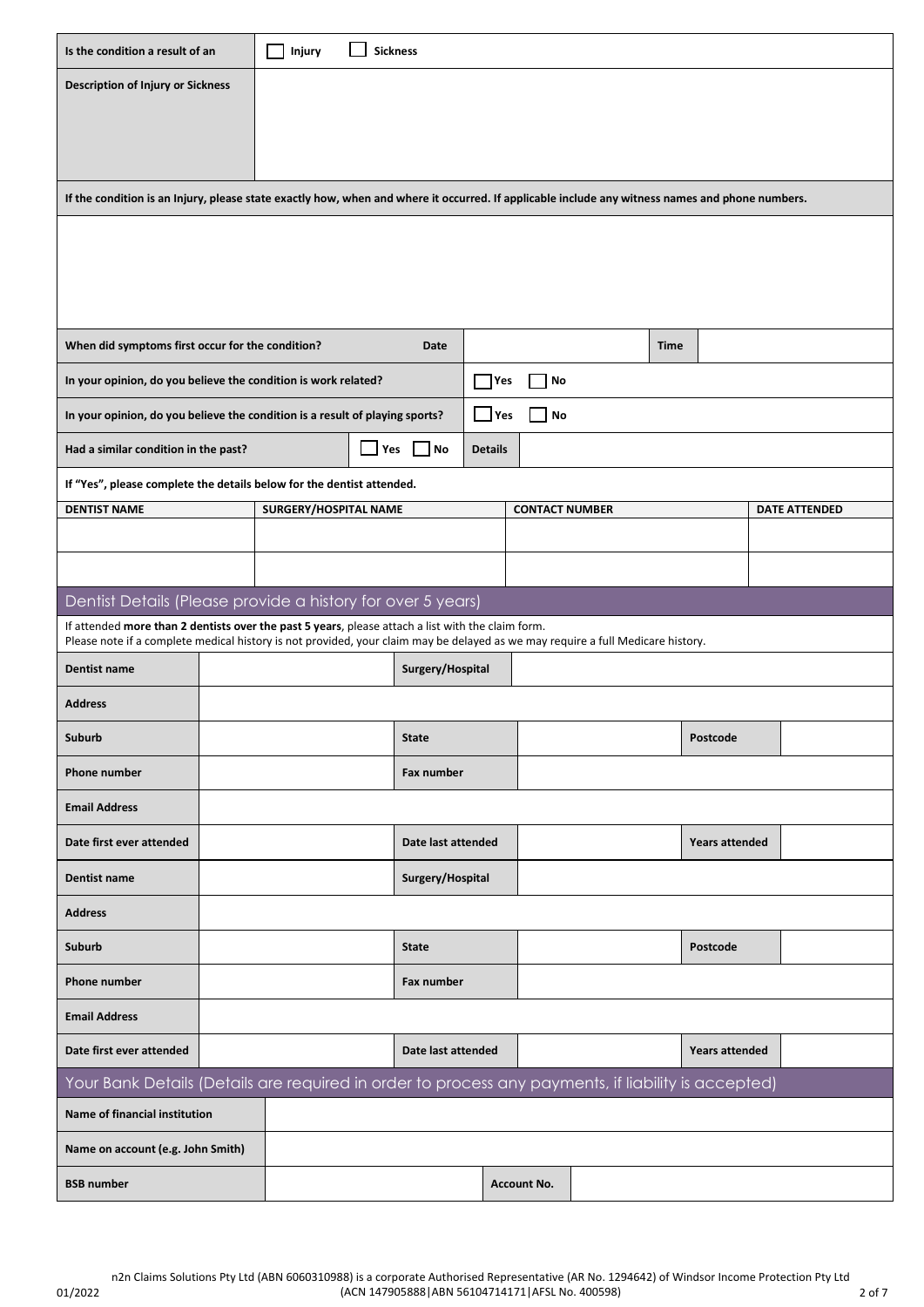| Other Benefit Details (If you have claimed through any of the below, please provide proof of your claim) |                                                                                                                                                                                                                                                                              |                                                                                   |                          |                                |  |  |  |  |  |  |  |
|----------------------------------------------------------------------------------------------------------|------------------------------------------------------------------------------------------------------------------------------------------------------------------------------------------------------------------------------------------------------------------------------|-----------------------------------------------------------------------------------|--------------------------|--------------------------------|--|--|--|--|--|--|--|
| Were these services claimable through Medicare?                                                          |                                                                                                                                                                                                                                                                              |                                                                                   | Yes<br><b>No</b>         |                                |  |  |  |  |  |  |  |
| Does the patient have Private Health Insurance?                                                          |                                                                                                                                                                                                                                                                              |                                                                                   | Yes I<br><b>No</b>       |                                |  |  |  |  |  |  |  |
| Were these services claimed through Private Health Insurance?                                            |                                                                                                                                                                                                                                                                              |                                                                                   |                          | N/A<br>Yes I<br><b>No</b>      |  |  |  |  |  |  |  |
| <b>Fund Name</b>                                                                                         |                                                                                                                                                                                                                                                                              |                                                                                   | <b>Membership Number</b> |                                |  |  |  |  |  |  |  |
|                                                                                                          |                                                                                                                                                                                                                                                                              | Is the patient covered by another Dental Plan or entitled to a Healthcare Rebate? | <b>Yes</b>               |                                |  |  |  |  |  |  |  |
| Insurer/Company name                                                                                     |                                                                                                                                                                                                                                                                              |                                                                                   |                          |                                |  |  |  |  |  |  |  |
| <b>Type of claim</b>                                                                                     |                                                                                                                                                                                                                                                                              |                                                                                   |                          |                                |  |  |  |  |  |  |  |
| Contact person                                                                                           |                                                                                                                                                                                                                                                                              |                                                                                   | <b>Contact Number</b>    |                                |  |  |  |  |  |  |  |
|                                                                                                          |                                                                                                                                                                                                                                                                              | Authorised Representative/s (This section is optional)                            |                          |                                |  |  |  |  |  |  |  |
|                                                                                                          | Complete this section if you wish to authorise a family member or friend to assist you with the claims process. It is required to allow us to disclose any personal<br>information about your claim which includes medical, financial, employment and insurance information. |                                                                                   |                          |                                |  |  |  |  |  |  |  |
| Name of authorised representative                                                                        |                                                                                                                                                                                                                                                                              |                                                                                   |                          |                                |  |  |  |  |  |  |  |
| Representative's relationship to you                                                                     |                                                                                                                                                                                                                                                                              |                                                                                   |                          | Representative's date of birth |  |  |  |  |  |  |  |
| <b>Representative's Phone Number</b>                                                                     |                                                                                                                                                                                                                                                                              |                                                                                   | Email                    |                                |  |  |  |  |  |  |  |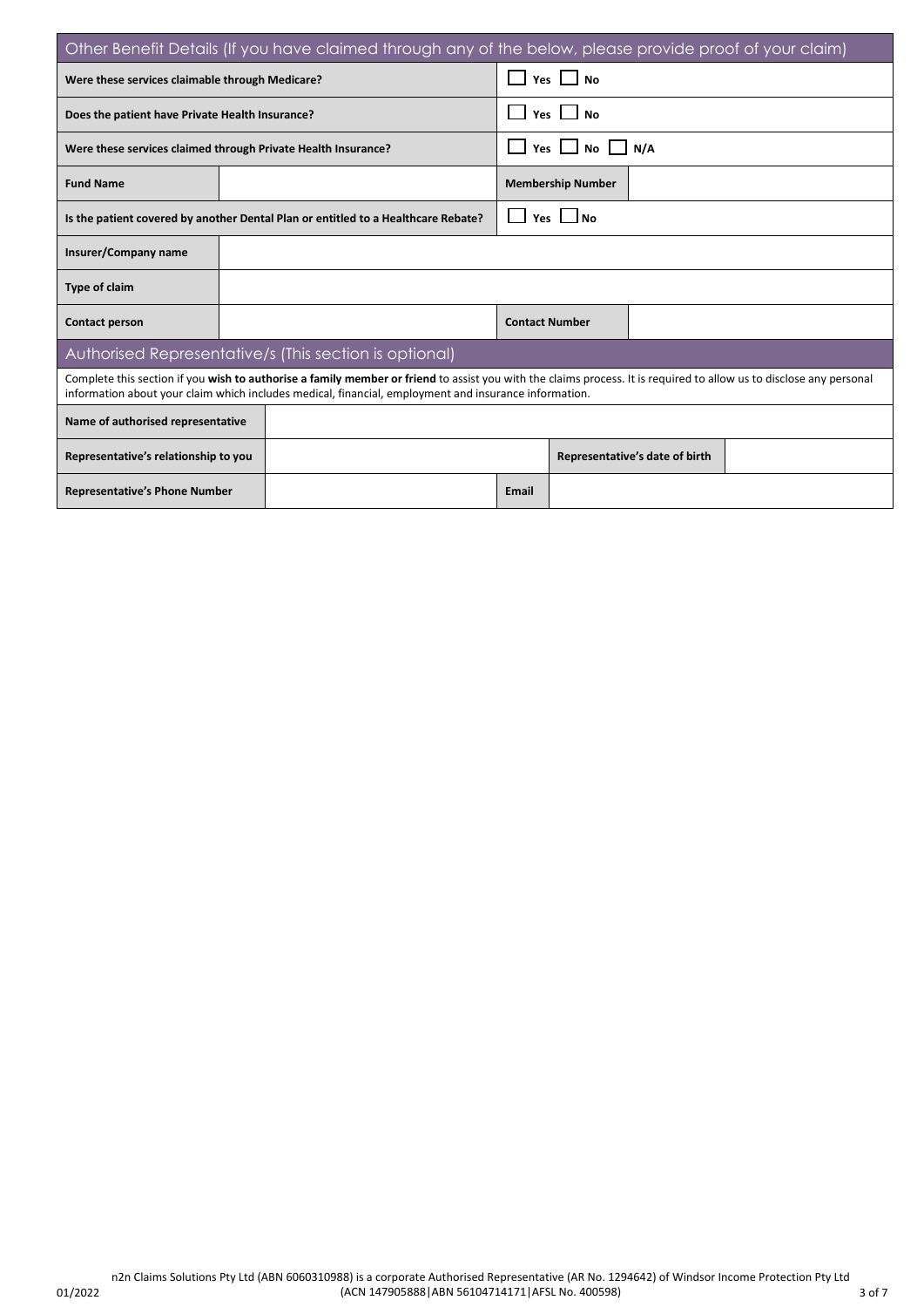#### **Privacy Statement**

**In this statement "we", "us" and "our" means the Underwriter and n2n Claims Solutions Pty Ltd as its agent and its authorised representatives.** 

**We are bound by the obligations of the Privacy Act 1988 (Cth) and the Australian Privacy Principles. These sets out basic standards relating to the collection, use, storage and disclosure of personal information.** 

**Our Privacy Policy is available a[t www.n2nclaims.com.au](http://www.n2nclaims.com.au/) or by calling us on 1800 999 626 and it sets out how:** 

- **we protect your personal information;**
- **you may access your personal information;**
- **you may correct your personal information held by us;**
- **you may complain about a breach of the Australian Privacy Principles and how we will deal with such a complaint.**

**We, and our agents, need to collect, use and disclose your personal information in order to assess and manage any claim. You can choose not to provide us with some of the details or all of your personal information, but this may affect our ability to assess or manage a claim.** 

**We may disclose your personal information to other parties who assist us in assessing and managing claims. These parties (which include our related entities, distributors, agents, insurers (including reinsurers) and service providers) will only use the personal information for the purposes we provided it to them for (unless otherwise required by law). Some of these parties may be located outside of Australia which includes but is not limited to the United Kingdom.**

**Information will be obtained from individuals directly where possible and practicable to do so. Sometimes it may be collected indirectly (e.g. from your representatives or co-insureds). If you provide information for another person you represent to us that:** 

- **you have the authority from them to do so and it is as if they provided it to us;**
- **you have made them aware that you will or may provide their personal information to us, the types of other parties we may provide it to, the relevant purposes we and the other parties we disclose it to will use it for, and how they can access it. If it is sensitive information, we rely on you to have obtained their consent on these matters. If you have not done or will not do either of these things, you must tell us before you provide the relevant information.**

You are entitled to access your information if you wish and request correction if required. You may also opt out of receiving materials sent by us by contacting **n2n Claims Solutions on 1800 999 626 or via email a[t info@n2nclaims.com.au.](mailto:info@n2nclaims.com.au)** 

**By signing this form, you consent to us and the parties mentioned below collecting, using, and disclosing personal and sensitive information about you for the purposes described above of assessing and managing your claim.**

- **1. Parties may include: Any authorised representative of n2n Claims Solutions, my Superannuation Fund(s), my Insurance Policy Broker, my Union/association, my authorised representatives, Employer(s) workers compensation insurer, insurance companies, government department (which includes Centrelink or similar benefit providers), claims assessor, legal firm, accountant, financial advisor and any physician, hospital, healthcare provider who has attended or examined me, in order for n2n Claims Solutions to be supplied with my full employment, financial and medical history including but not limited to tax returns, any medical or hospital records, reports, clinical notes and referral letters.**
- **2. I hereby declare that all information that I've supplied is true and correct in every aspect. I have not made any false or misleading statements.**
- **3. I do understand that this claim and any future claims may be refused if any information I've provided is not true, misleading or relevant information has been withheld.**
- **4. A photocopy, emailed or faxed version of this Declaration and Authority is considered as effective and valid as the original.**

| Name (please print) |      |  |
|---------------------|------|--|
| Signature           | Date |  |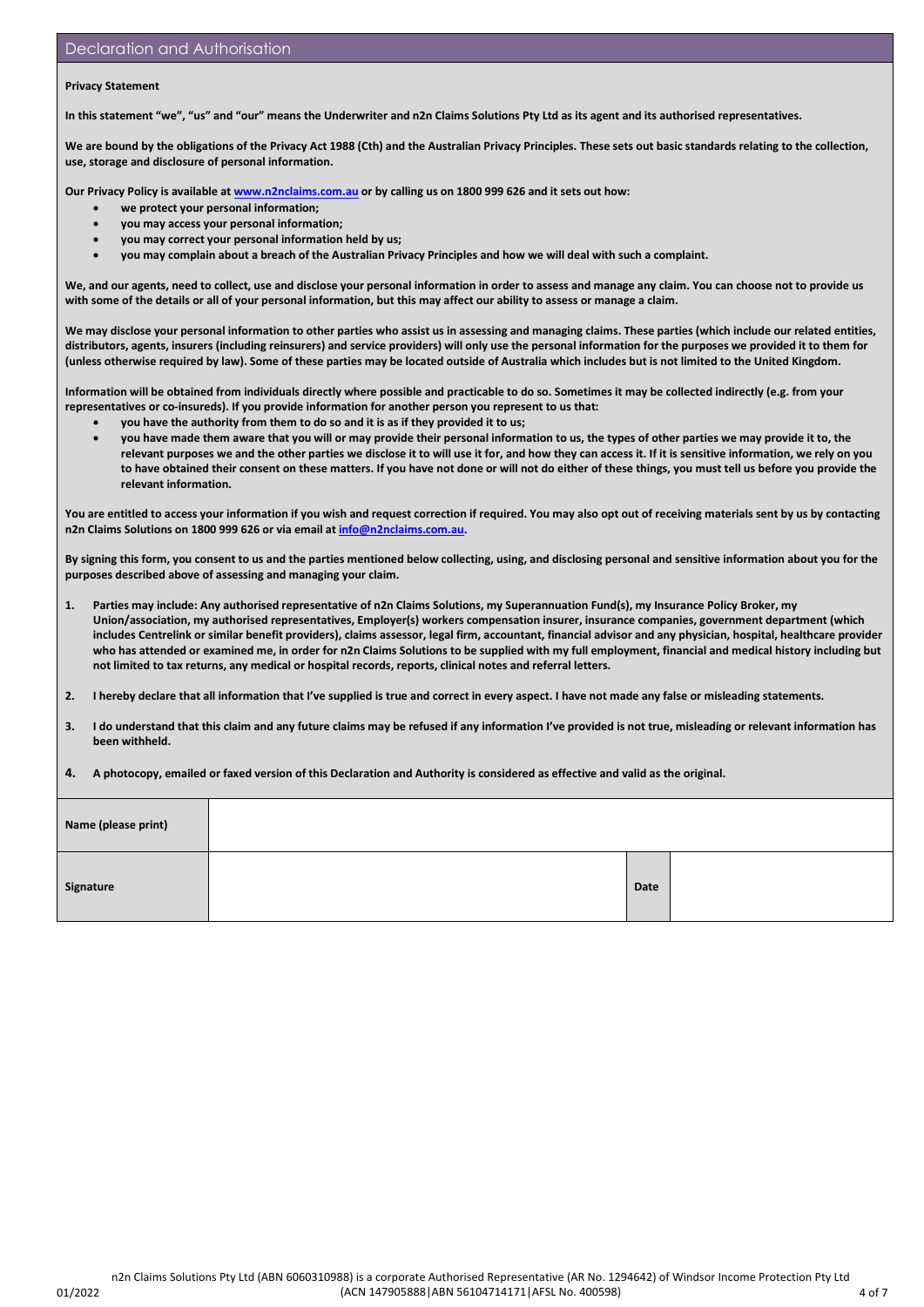| Section B – Dentist's Statement (Must be completed by your regular Treating Dentist)                                                                                                                                                                        |    |                   |                       |    |                                                                 |              |                                                                                  |                    |                             |                    |    |                |              |          |                                        |  |
|-------------------------------------------------------------------------------------------------------------------------------------------------------------------------------------------------------------------------------------------------------------|----|-------------------|-----------------------|----|-----------------------------------------------------------------|--------------|----------------------------------------------------------------------------------|--------------------|-----------------------------|--------------------|----|----------------|--------------|----------|----------------------------------------|--|
| Please note any and all charges for the completion of this form is the full responsibility of the patient.<br>It may also be helpful with the assessment and ongoing management of this claim if you can supply any additional reports, clinical notes etc. |    |                   |                       |    |                                                                 |              |                                                                                  |                    |                             |                    |    |                |              |          |                                        |  |
| <b>Patient's Details</b>                                                                                                                                                                                                                                    |    |                   |                       |    |                                                                 |              |                                                                                  |                    |                             |                    |    |                |              |          |                                        |  |
| Patient's name                                                                                                                                                                                                                                              |    |                   |                       |    |                                                                 |              |                                                                                  |                    |                             |                    |    |                |              |          |                                        |  |
| <b>Patient's address</b>                                                                                                                                                                                                                                    |    |                   |                       |    |                                                                 |              |                                                                                  |                    |                             |                    |    |                |              |          |                                        |  |
| Suburb                                                                                                                                                                                                                                                      |    |                   |                       |    |                                                                 | <b>State</b> |                                                                                  |                    |                             |                    |    |                |              | Postcode |                                        |  |
| Gender                                                                                                                                                                                                                                                      |    |                   |                       |    |                                                                 |              | Date of birth                                                                    |                    |                             |                    |    |                | Age          |          |                                        |  |
| Are you the patient's regular Dentist?                                                                                                                                                                                                                      |    |                   |                       |    | How long has this patient been attending your surgery/hospital? |              |                                                                                  |                    |                             |                    |    |                |              |          |                                        |  |
| <b>Sickness</b><br>Injury<br>OR<br>The medical condition currently disabling the patient is an                                                                                                                                                              |    |                   |                       |    |                                                                 |              |                                                                                  |                    |                             |                    |    |                |              |          |                                        |  |
| When did the patient first attend your surgery as a result of this accident?<br>Date                                                                                                                                                                        |    |                   |                       |    |                                                                 |              |                                                                                  |                    |                             |                    |    |                |              |          |                                        |  |
| Please specify the date the accident occurred<br>Date                                                                                                                                                                                                       |    |                   |                       |    |                                                                 |              |                                                                                  |                    |                             |                    |    |                |              |          |                                        |  |
| In your opinion, please advise how & where the accident occurred                                                                                                                                                                                            |    |                   |                       |    |                                                                 |              |                                                                                  |                    |                             |                    |    |                |              |          |                                        |  |
|                                                                                                                                                                                                                                                             |    |                   |                       |    |                                                                 |              |                                                                                  |                    |                             |                    |    |                |              |          |                                        |  |
|                                                                                                                                                                                                                                                             |    |                   |                       |    |                                                                 |              |                                                                                  |                    |                             |                    |    |                |              |          |                                        |  |
|                                                                                                                                                                                                                                                             |    |                   |                       |    |                                                                 |              |                                                                                  |                    |                             |                    |    |                |              |          |                                        |  |
| Has the patient had a similar condition in the past?                                                                                                                                                                                                        |    |                   |                       |    |                                                                 |              | Yes                                                                              |                    | $\Box$ No                   |                    |    |                |              |          | If "Yes", please provide details below |  |
| <b>Medical condition was</b><br><b>DENTIST'S NAME</b>                                                                                                                                                                                                       |    |                   | SURGERY/HOSPITAL NAME |    |                                                                 |              | Onset of the condition occurred<br><b>CONTACT NUMBER</b><br><b>DATE ATTENDED</b> |                    |                             |                    |    |                |              |          |                                        |  |
|                                                                                                                                                                                                                                                             |    |                   |                       |    |                                                                 |              |                                                                                  |                    |                             |                    |    |                |              |          |                                        |  |
|                                                                                                                                                                                                                                                             |    |                   |                       |    |                                                                 |              |                                                                                  |                    |                             |                    |    |                |              |          |                                        |  |
| In your opinion, do you believe the condition is work related?                                                                                                                                                                                              |    |                   |                       |    |                                                                 |              | Yes                                                                              |                    | No                          |                    |    |                |              |          |                                        |  |
| In your opinion, do you believe the condition is a result of playing sports?                                                                                                                                                                                |    |                   |                       |    |                                                                 |              | Yes                                                                              |                    | No                          |                    |    |                |              |          |                                        |  |
| In regards to this accident, have you completed any other company forms?                                                                                                                                                                                    |    |                   |                       |    |                                                                 |              | Yes                                                                              |                    | $\overline{\phantom{a}}$ No |                    |    |                |              |          |                                        |  |
| If "Yes", please advise which company                                                                                                                                                                                                                       |    |                   |                       |    |                                                                 |              |                                                                                  |                    |                             |                    |    |                |              |          |                                        |  |
| Please mark an 'X' on the universal numbering system of all damaged teeth, as a result of this accident.                                                                                                                                                    |    |                   |                       |    |                                                                 |              |                                                                                  |                    |                             |                    |    |                |              |          |                                        |  |
|                                                                                                                                                                                                                                                             |    |                   |                       |    |                                                                 |              |                                                                                  |                    |                             |                    |    |                |              |          |                                        |  |
| <b>Permanent Teeth</b>                                                                                                                                                                                                                                      |    |                   |                       |    |                                                                 |              |                                                                                  |                    |                             |                    |    |                |              |          |                                        |  |
|                                                                                                                                                                                                                                                             |    | <b>Upper Left</b> |                       |    |                                                                 |              |                                                                                  |                    |                             | <b>Upper Right</b> |    |                |              |          |                                        |  |
| 16<br>15                                                                                                                                                                                                                                                    | 14 | 13<br>12          | 11<br>10              | 9  |                                                                 | 8            | 7                                                                                | 6                  | 5                           | 4                  | 3  | $\overline{2}$ | $\mathbf{1}$ |          |                                        |  |
| 17<br>18                                                                                                                                                                                                                                                    | 19 | 20<br>21          | 22<br>23              | 24 |                                                                 | 25           | 26                                                                               | 27                 | 28                          | 29                 | 30 | 31             | 32           |          |                                        |  |
|                                                                                                                                                                                                                                                             |    | <b>Lower Left</b> |                       |    |                                                                 |              |                                                                                  |                    |                             | <b>Lower Right</b> |    |                |              |          |                                        |  |
| <b>Primary Teeth</b>                                                                                                                                                                                                                                        |    |                   |                       |    |                                                                 |              |                                                                                  |                    |                             |                    |    |                |              |          |                                        |  |
|                                                                                                                                                                                                                                                             |    |                   | <b>Upper Left</b>     |    |                                                                 |              |                                                                                  | <b>Upper Right</b> |                             |                    |    |                |              |          |                                        |  |
|                                                                                                                                                                                                                                                             |    | J<br>$\mathbf{I}$ | G<br>н                | F  |                                                                 | E            | D                                                                                | $\mathbf c$        | В                           | А                  |    |                |              |          |                                        |  |
|                                                                                                                                                                                                                                                             |    | L<br>К            | М<br>N                | O  |                                                                 | P            | Q                                                                                | R                  | S                           | T.                 |    |                |              |          |                                        |  |
|                                                                                                                                                                                                                                                             |    |                   | <b>Lower Left</b>     |    |                                                                 |              |                                                                                  | <b>Lower Right</b> |                             |                    |    |                |              |          |                                        |  |

01/2022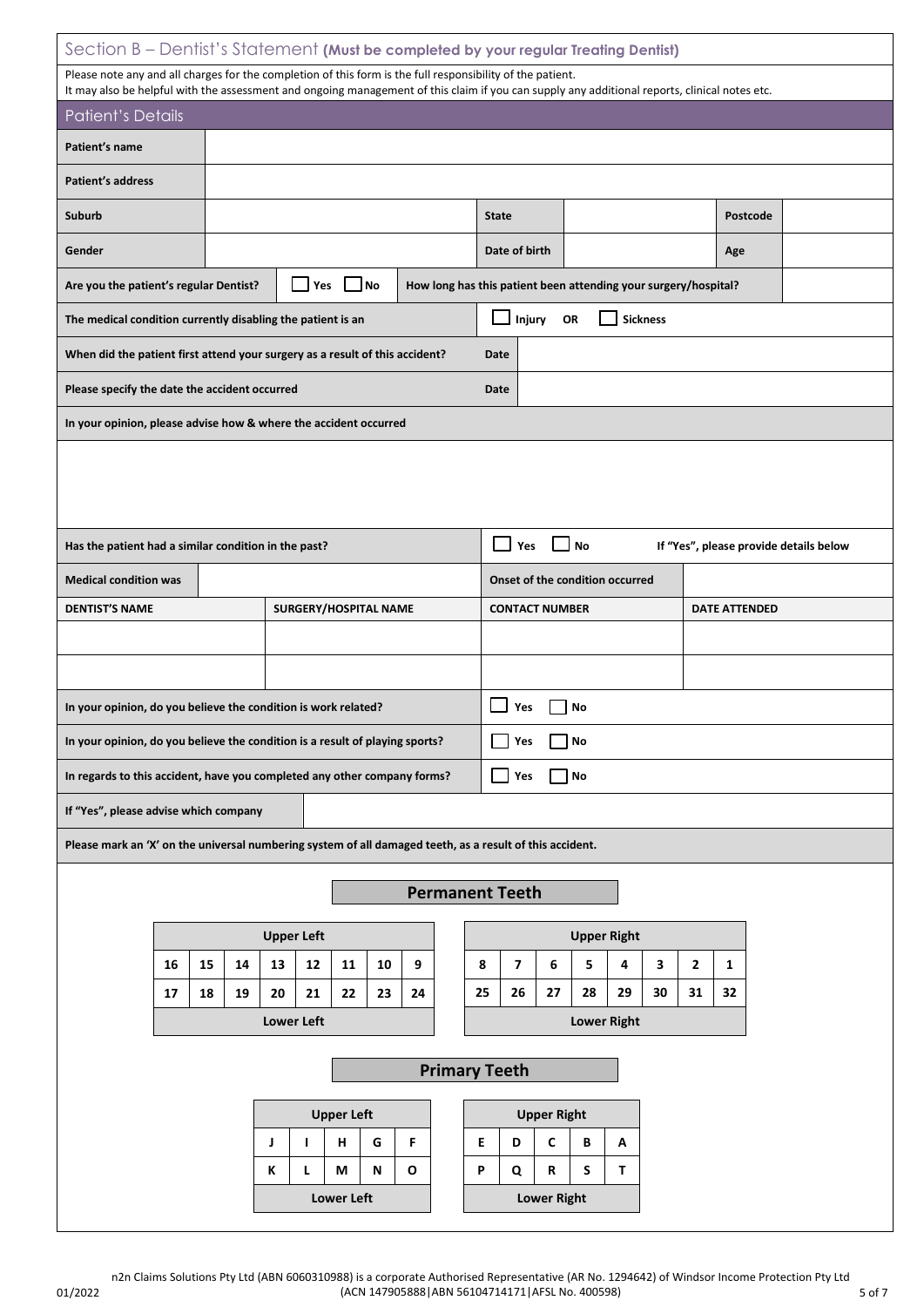| Please complete in the table below for all dental services completed, as a result of the accident. (Please attach a copy of the receipts)                                                                                        |                                  |  |                             |  |            |                               |      |          |                    |                             |
|----------------------------------------------------------------------------------------------------------------------------------------------------------------------------------------------------------------------------------|----------------------------------|--|-----------------------------|--|------------|-------------------------------|------|----------|--------------------|-----------------------------|
| NUMBER/LETTER<br>OF TOOTH                                                                                                                                                                                                        | <b>DATE OF</b><br><b>SERVICE</b> |  | DATE TOOTH<br>$1ST$ DAMAGED |  |            | <b>DESCRIPTION OF SERVICE</b> |      |          | <b>SERVICE FEE</b> | OUT OF<br><b>POCKET FEE</b> |
|                                                                                                                                                                                                                                  |                                  |  |                             |  |            |                               |      |          |                    |                             |
|                                                                                                                                                                                                                                  |                                  |  |                             |  |            |                               |      |          |                    |                             |
|                                                                                                                                                                                                                                  |                                  |  |                             |  |            |                               |      |          |                    |                             |
|                                                                                                                                                                                                                                  |                                  |  |                             |  |            |                               |      |          |                    |                             |
|                                                                                                                                                                                                                                  |                                  |  |                             |  |            |                               |      |          |                    |                             |
|                                                                                                                                                                                                                                  |                                  |  |                             |  |            |                               |      |          |                    |                             |
|                                                                                                                                                                                                                                  |                                  |  |                             |  |            |                               |      |          |                    |                             |
|                                                                                                                                                                                                                                  |                                  |  |                             |  |            |                               |      |          |                    |                             |
|                                                                                                                                                                                                                                  |                                  |  |                             |  |            |                               |      |          |                    |                             |
|                                                                                                                                                                                                                                  |                                  |  |                             |  |            |                               |      |          |                    |                             |
|                                                                                                                                                                                                                                  |                                  |  |                             |  |            |                               |      |          |                    |                             |
|                                                                                                                                                                                                                                  |                                  |  |                             |  |            |                               |      |          |                    |                             |
|                                                                                                                                                                                                                                  |                                  |  |                             |  |            |                               |      |          |                    |                             |
|                                                                                                                                                                                                                                  |                                  |  |                             |  |            |                               |      |          |                    |                             |
|                                                                                                                                                                                                                                  |                                  |  |                             |  |            |                               |      |          |                    |                             |
|                                                                                                                                                                                                                                  |                                  |  |                             |  |            |                               |      |          |                    |                             |
|                                                                                                                                                                                                                                  |                                  |  |                             |  |            |                               |      |          |                    |                             |
|                                                                                                                                                                                                                                  |                                  |  |                             |  |            |                               |      |          |                    |                             |
| Were any of the above services required prior to the accident date?                                                                                                                                                              |                                  |  |                             |  | $\Box$ Yes | No                            |      |          |                    |                             |
| If Yes, please advise the number/letter of the tooth/teeth                                                                                                                                                                       |                                  |  |                             |  |            |                               |      |          |                    |                             |
| Dentist's Declaration and Authority<br>I hereby certify that I am a registered medical practitioner and have examined the above named patient and that all information that I've supplied is true and                            |                                  |  |                             |  |            |                               |      |          |                    |                             |
| correct. I also acknowledge that n2n Claims Solutions may provide copies of these forms to any required representative and/or third parties deemed<br>necessary to assist in the ongoing assessment and management of the claim. |                                  |  |                             |  |            |                               |      |          |                    |                             |
| Surgery/Hospital name                                                                                                                                                                                                            |                                  |  |                             |  |            |                               |      |          |                    |                             |
| Name (please print)                                                                                                                                                                                                              |                                  |  |                             |  |            |                               |      |          |                    |                             |
| <b>Address</b>                                                                                                                                                                                                                   |                                  |  |                             |  |            |                               |      |          |                    |                             |
| Suburb                                                                                                                                                                                                                           |                                  |  |                             |  |            | <b>State</b>                  |      | Postcode |                    |                             |
| Phone number                                                                                                                                                                                                                     |                                  |  |                             |  |            | Fax number                    |      |          |                    |                             |
| Email                                                                                                                                                                                                                            |                                  |  |                             |  |            |                               |      |          |                    |                             |
| <b>Medical qualifications</b>                                                                                                                                                                                                    |                                  |  |                             |  |            |                               |      |          |                    |                             |
|                                                                                                                                                                                                                                  |                                  |  |                             |  |            |                               |      |          |                    |                             |
| Signature                                                                                                                                                                                                                        |                                  |  |                             |  |            |                               | Date |          |                    |                             |